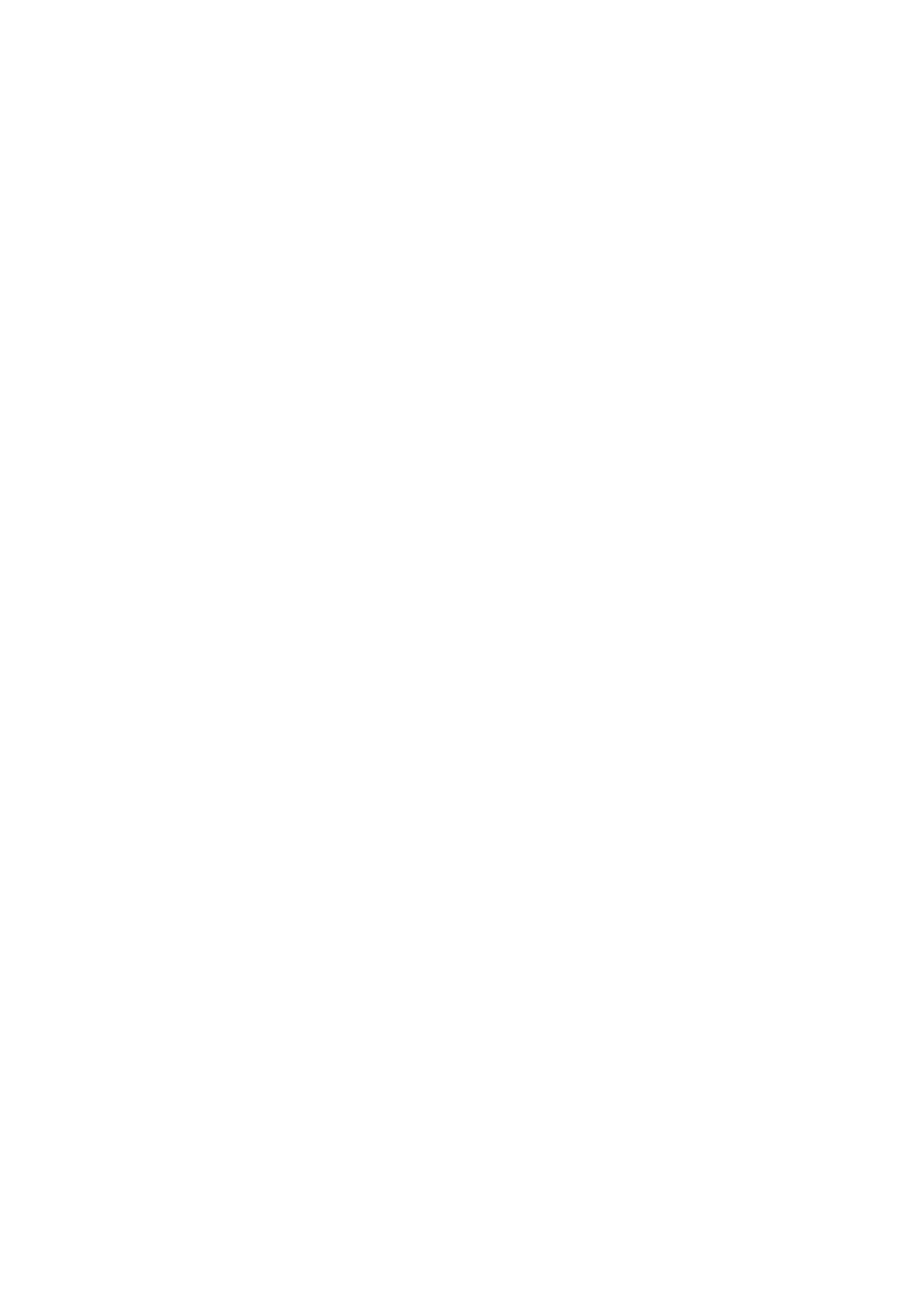### **APE 2012: Academic Publishing in Europe A Short Report from the International Conference: "Semantic Web, Data & Publishing"**

24-25 January 2012, Berlin-Brandenburg Academy of Sciences preceded by the Education and Training Course: "Hands On! Exchange of Experiences & Updates on Technologies" on 23 January 2012

by Dr. Chris Armbruster (Research Manager, STM) and André Pleintinger (Institute for the Study of the Book, Friedrich-Alexander Universität Erlangen-Nürnberg)

### **Day 1**

#### **Welcome and Opening Addresses**

""""""""""""""""""""""""""""""""""""""""""""""""""""""""""""

Welcoming speakers and participants, Dr. Christian Sprang (German Association of Publishers and Booksellers, Frankfurt am Main), highlighted in his **greetings** that 'Academic Publishing in Europe' has built a reputation by providing a forum for all stakeholders to be heard, interact and envision solutions that benefit scholarly communication. The ongoing necessity and possibility for stakeholders to continue the discussion has been stressed by the PEER Economics report, which investigates the costs associated with the large-scale deposit of stage-two research outputs (Green  $OA$ ) – for publishers and repositories.<sup>1</sup> APE, being held in Berlin for the seventh time, constitutes a unique forum in Germany and Europe.

In the **opening address**, Michael Mabe (CEO, International Association of STM Publishers, The Hague and Oxford), emphasized that the system of scholarly communication shows basic continuity – as demonstrated by major studies over the past years.<sup>2</sup> Nevertheless, scholarly communication has also shifted, because its digital products are malleable, can be copied and are subject to mash-ups. The boundary between the legitimate and the illegitimate is somewhat blurred. Hence, control over access and distribution is a critical issue. Open access, initially, as open access publishing was one possible solution (among others). However, the subsequent focus on green open access – without a clear business model – was sub-optimal, with access and distribution mechanisms highly controversial. Further still, as the PEER Project has shown, large-scale green open access solutions are quite labour intensive and messy. On the other hand, publishers are developing new and sustainable business models to meet the varying expectations of stakeholders.

In the **first keynote**, Derk Haank (CEO, Springer Science+Business Media, Doetinchem) spoke about *The Past, the Present, and the Future of STM Publishing*. He emphasized that with the Internet, scholarly communication and publisher services have been getting better

<sup>&</sup>lt;sup>1</sup> Publishing and the Ecology of European Research -  $\frac{http://www.peerproject.eu/}{http://www.peerproject.eu/}$ <br><sup>2</sup> Research Information Network (2009) Patterns of information use and exchange: case studies of researchers in the life sciences. A report

Ithaka S+R (2010) Faculty Survey 2009: Key Strategic Insights for Libraries, Publishers, and Societies. A report Harley, D. et al. (2010) Final Report: Assessing the Future Landscape of Scholarly Communication: An

Exploration of Faculty Values and Needs in Seven Disciplines. Berkeley Center for Studies in Higher Education Mulligan, A. & M. Mabe, (2011) The effect of the Internet on researcher motivations, behaviour and attitudes. Journal of Documentation 67:2:290 – 311

Fry, J. et al. (2011) PEER Behavioural Research: Authors and Users vis-à-vis Journals and Repositories. Final Report.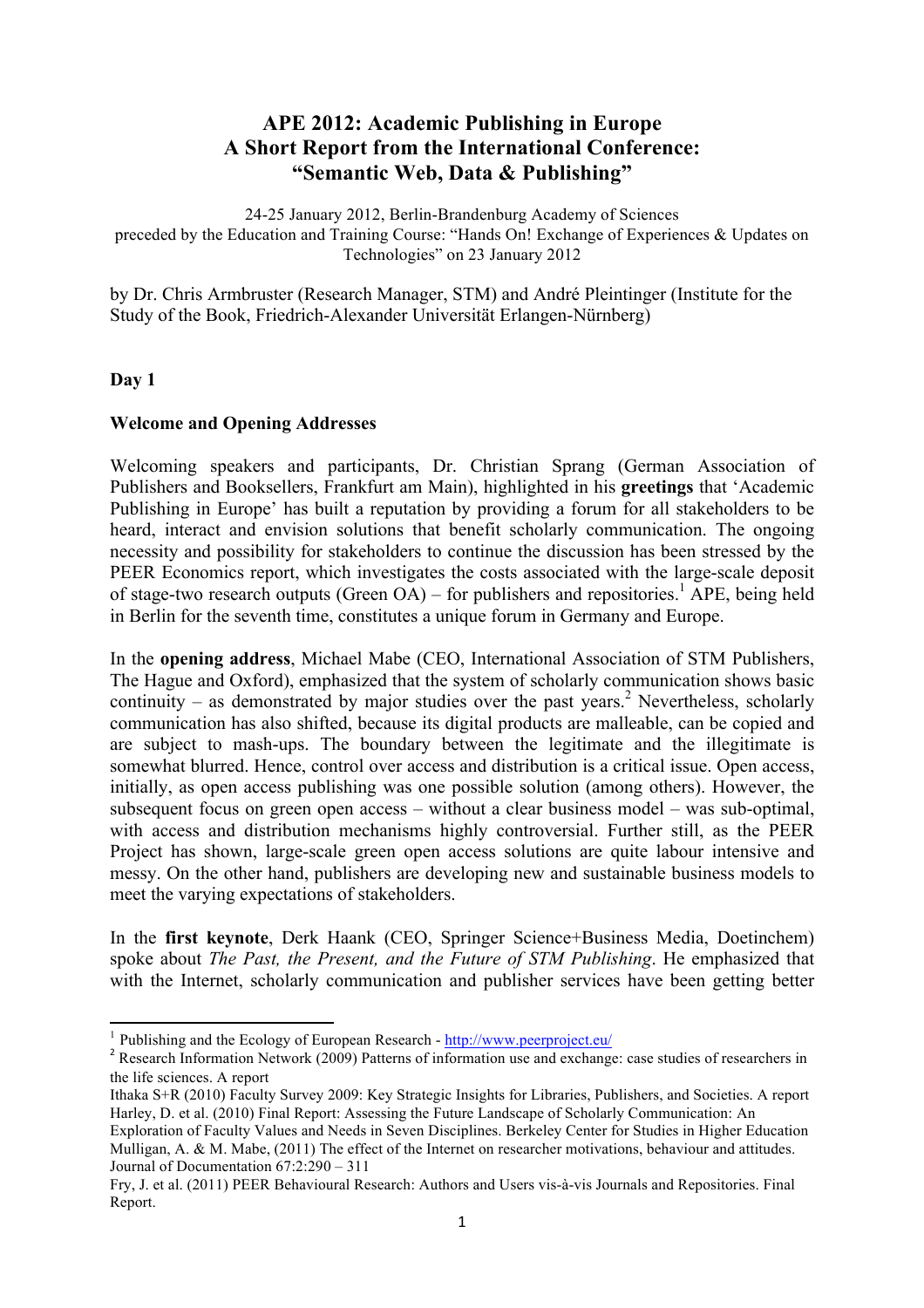and would be getting better still. Customer satisfaction has much improved. Scholarly publishing will continue to grow in terms of volume and usage, creating new opportunities. One of these opportunities are the emergent markets. Another opportunity is open access publishing, particularly in the life sciences. However, overall, the cost per article in the subscription-based model is decreasing, while in open access publishing it is going up. This is interesting to note vis-à-vis the funding challenge scholarly communication faces. The volume is going up, but budgets are limited or shrinking. Consequently, one would expect that the price must come down. Mr. Haank emphasized that the majority of leading publishers are European. Hence, the institutions of the European Union should listen more.

The subsequent discussion highlighted features of big subscription deals, such as the trend to integrate all content in a single database, high levels of usage, and decreasing unit costs. Big deals simplify transactions as all services are included in one price. E-books are now also part of subscription deals. Even though technological solutions have been essential, Mr. Hank stressed that investments are driven by a business case in which the publishing of content remains the core aspect.

In the **second keynote**, Prof. Dr. Jean-Claude Burgelman (DG Research, European Commission, Brussels) spoke about *Research and Innovation. From web 2.0 to Science 2.0? The Potential of ICT to Change the Modus of Science and Research*. He emphasized that much change in science is technology-driven, and that this type of change feeds on itself: Computation technologies have enabled data-intensive science, which, in turn, requires further innovation when analyzing and archiving the data. By default, the modus operandi is open and public, because at this new scale and level of intensity global, cooperation is necessary, including the involvement of citizens or crowd sourcing. In this public space, entry costs and barriers are low, so that new players, including private and commercial ones, may endeavour to transform inputs (people / problems) into solutions, thereby creating new markets.

The subsequent discussion centred on policy implications, namely on defining the open and public base-layer of science, the role of publishers, and the importance of knowledge management. Prof. Burgelman indicated that data-intensive science would impact scholarly publishing, whose role would need to be re-defined as publications and data became more complementary and integrated. In closing, he also stressed that data-intensive science was under public pressure to deliver useful results rapidly, particularly for the grand challenges facing humanity (e.g. food, climate, mobility).

The **Overviews** were chaired by Mayur Amin (Senior Vice President, Research & Academic Relations, Elsevier).

In the first overview, **Mark Ware** (Vice President and Lead Analyst, Outsell, London) spoke about *The Shape of Things to Come: how Technology Trends and Market Forces will change the structure of the STM Publishing Industry*. Online technologies are powering global economies of scale and scope. Prime examples are a wave of mergers and acquisitions as well as big deal subscriptions. This technology trend is set to continue, with some public reregulation (e.g. open access legislation or publishing). STM is a USD26bn industry, growing strongly in the medical ( $> 5\%$ ) and geophysical ( $> 7\%$ ) fields. For the end-user the main issue will no longer be access but information overload. Hence, competition will be for the attention of the user and value added services and tools that support navigation, reading, reuse and so on. Product diversification (up the value chain), emphasis on services and low barriers will encourage new entrants.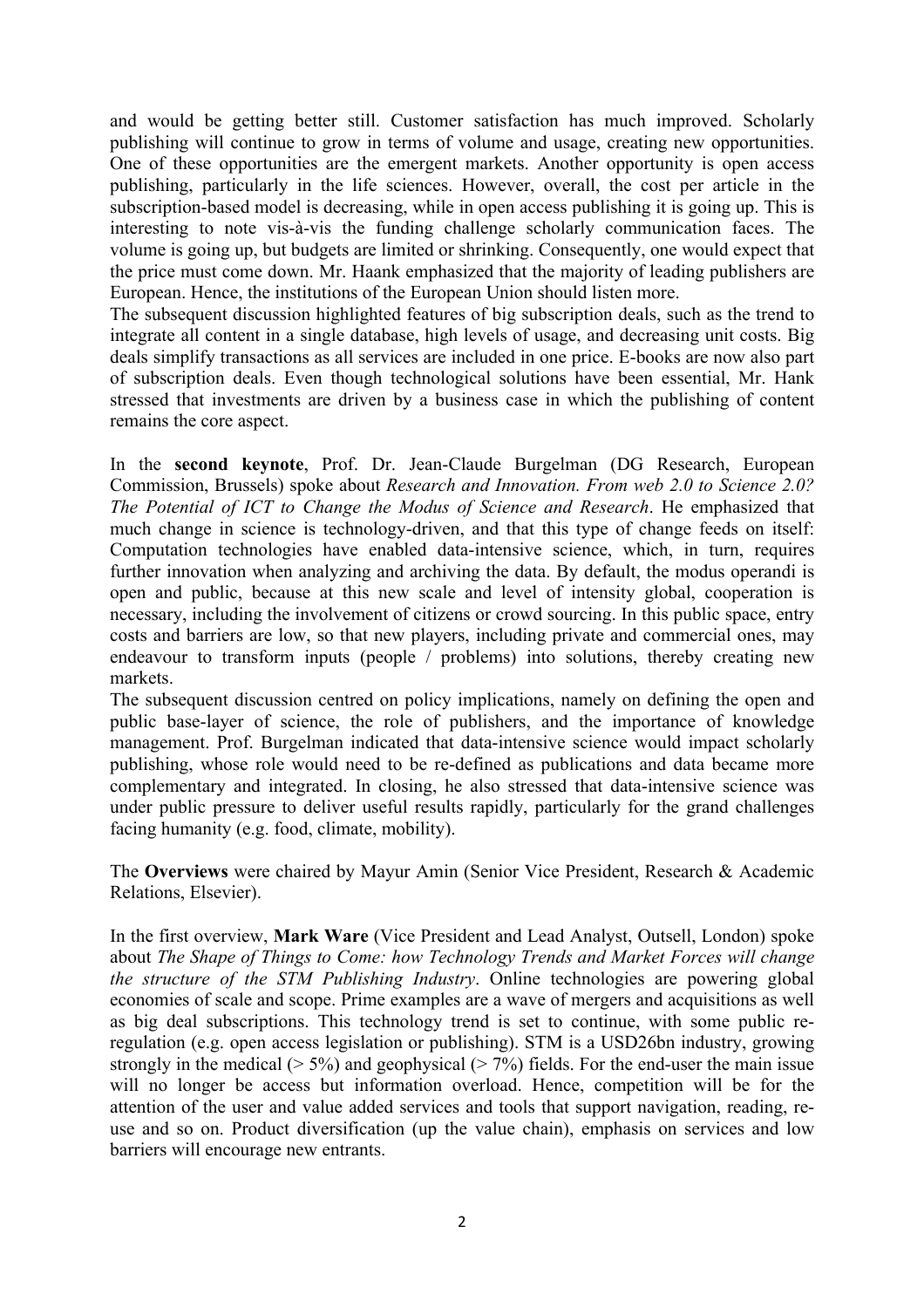In the second overview, **Dr. Nick Fowler** (Director of Strategy, Elsevier, Amsterdam) reported on *Measuring and Managing Research Outcomes*. He explained that STM publishing is crucial to social development and economic competitiveness. Global R&D spending in 2010 was USD1.2tn, driving growth in research outputs. The publishing industry, annually, handles 3m submissions, publishes 1.5m articles, and has 30m readers responsible for 2bn downloads. Hundreds of thousands of peer reviewers support the system. 30m citations speak to its importance. Four trends are increasing the value of research information: a) interdisciplinary; b) collaboration and mobility; c) emerging markets; d) data intensity. Consequently, major contributions that may be expected of publishers (and are provided by Elsevier) are a) nurturing and leverage cross-disciplinary areas of research; b) facilitate collaboration; c) monitor brain circulation; d) facilitate access to experimental data; and e) broaden the range of research metrics and tools.

The session **The Right Approach** was chaired by Dr. Christian Sprang (Legal Counsel, German Association of Publishers and Booksellers, Frankfurt am Main).

**Mark Bide** (Director, EDItEUR, London) presented *The Linked Content Coalition – a new approach to the management of copyright on the Internet*. He reminded the audience of the importance of standards in all aspects of the publishing. The Linked Content Coalition seeks to improve the management of digital content by establishing standards for metadata and copyright. Currently, on the Internet the handling of copyright is difficult. Legislation often is not fit for purpose, producers are concerned about control over distribution and access, content may be available on illegitimate sites that maximally offer an opt-out or take-down. The idea is that the answer to the machine is in the machine, that a standard can be developed that will be neutral to the environment (legal, technical), fair (competitors) and flexible over time. Copyright and licensing solutions are deployed online more effectively and easily, giving more choice to consumers, but also rewarding the creators and rightsholders.

**Kim Zwollo** (General Manager, RightsDirect, Amsterdam) gave the audience an insight into the topic *Digital Reuse Rights in a fast-changing Publishing Environment: Users' Demands and Licensing Options for Publishers*. Most users, and particularly institutional users, seek to be copyright compliant. However, frequently it is cumbersome or even impossible to obtain rights and permissions in an effective and timely manner. RightsDirect makes copyright easy: permission may be obtained 24/7 online for a single and / or flat price. For example, in companies much copyrighted material is used and shared frequently. RightsDirect offers a single integrated solution to use material from all kinds of publishers in a variety of ways. Another example is RightsLink, a point-of-content licensing scheme. In Germany, this scheme is being implemented with the support of major publishers, enabling immediate rights clearance.

The session on **Mining, Enhancing & Integrating** was chaired by Bob Campbell (Senior Publisher, Wiley Blackwell, Oxford).

**Dr. Eefke Smit** (Director, Standards and Technology, STM, Amsterdam) and Dr. Maurits van der Graaf (Senior Consultant, Pleiade, Amsterdam) spoke on *Tracing Tacit Knowledge: Practice and Promise of Journal Article Mining*. The Publishing Research Consortium commissioned a study on the state of play in content mining and its potential: experts were interviewed and publishers surveyed. Content mining is on the rise as newer technologies enable more applications. About half of the publishers are mining their own content, for better navigation, improved retrieval as well as new products and services. Many of them notice increasing requests from third parties. Non-commercial requests (that do not lead to derivative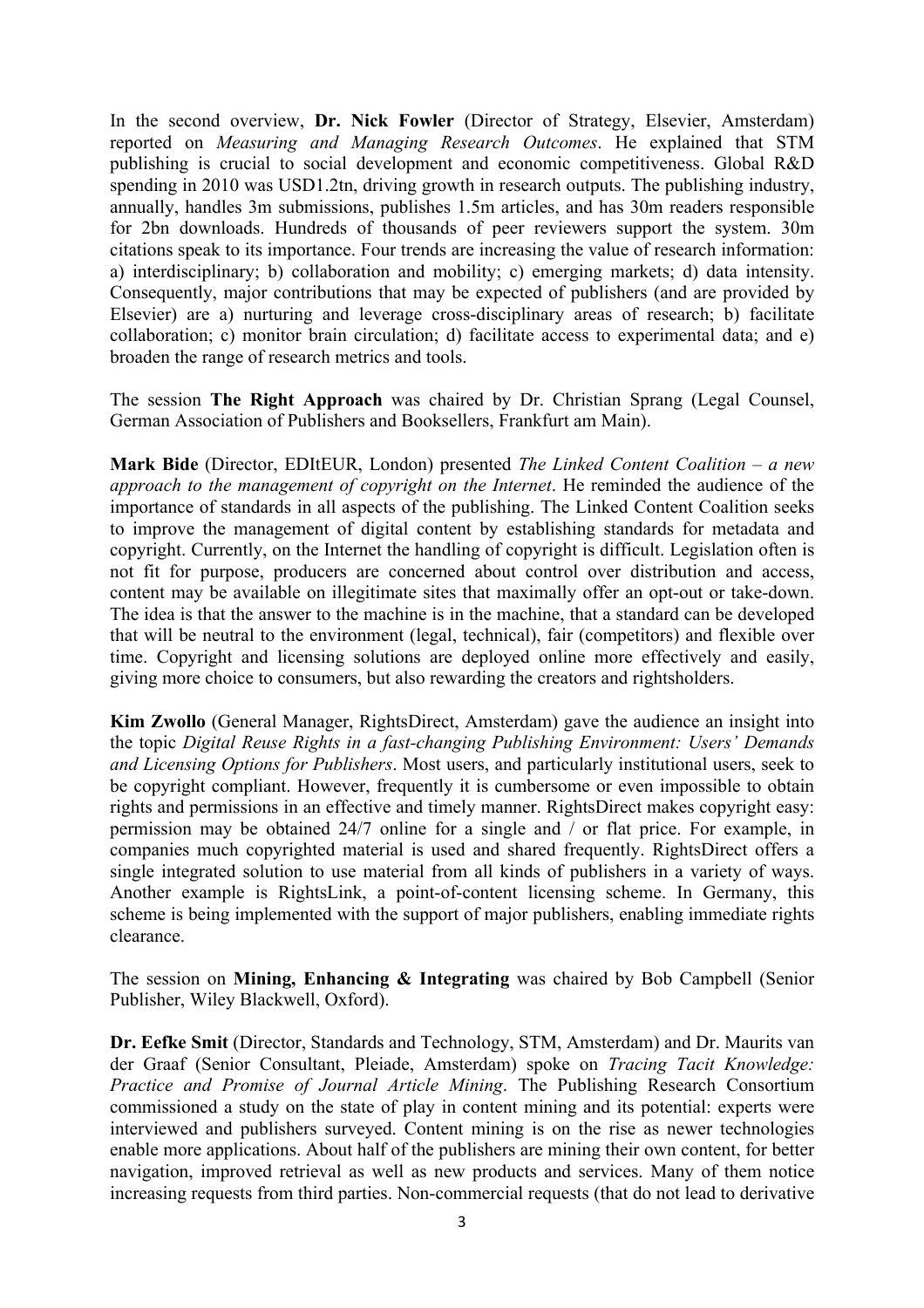or competing services) are usually granted. However, third-party mining would be facilitated by more standardization (formats, platforms, rules). Publishers as well as experts believe this to be the most suitable way forward.

**Dr. Peter Doorn** (Director, Data Archiving and Networked Services (DANS), KNAW/NWO, The Hague) gave a talk about *Enhancing Publications with Research Data*. Data is a hot topic because increasingly, it is essential to new knowledge claims, subject to political controversy, and sometimes forged. Policy makers rate data as 'the new gold'. DANS is a trusted digital repository, whose mission is to preserve data for long-term access. It is committed also to connecting data to publications, and both with research information, so that data is archived and re-used. DANS has focussed on enhancing publications, recently releasing 1,800 of them via the Dutch national portal (narcis.nl).

**Dr. Sven Fund** (Managing Director, De Gruyter, Berlin) spoke about *Integrated Publishing – New Opportunities for Scientific Publishers*. A string of technological innovations (electronic publishing, databases, bundles, open access, mobile etc.) has made publishing more complex but not increased profitability. Moreover, technology has not delivered ease-of-use to customers and also not protected publishers by raising barriers to market-entry. Nevertheless, user expectations are changing: they a) desire direct and mobile access – just-in-time / point of need; and b) find irrelevant distinctions between paid and open access content. Scholarly publishing will become demand-driven. Consequently, publishers must re-think their strategy, simultaneously developing their technology, workflow, business models, product types and pricing and channels. Seamless integration of these elements offers a chance for the publisher to meet user expectations.

The **APE Lecture** was delivered by Prof. Dr. Bernard Schutz (Director, Astrophysical Relativity Division, Max Planck Institute for Gravitational Physics, Golm) on *Enabling the Transition of Existing Journals in Open Access*. He reported on a Max-Planck-Society working group dedicated to finding ways to increase the number of OA journals, and to help existing journals' transition to OA. MPS supports OA because it anticipates large benefits to research (e.g. full-text search, interdisciplinarity), but also believes that open access publishing has several advantages. For example, cost and income (price) would be correlated again, and open archives would be complementary. It would widen access to enterprises, professionals and educators, and create entrepreneurial opportunities. MPS, in conjunction with other research funding and performing organizations, is looking for a managed transition to open access: delivering to research organizations open access, protecting publishers business and competitiveness, and minimizing disruption for scholars. The simplest solution is for the research performing and supporting agencies to come together and develop a standardized mechanism for paying article-processing charges. Under discussion is a copayment scheme, whereby a fund pays the majority of the charge and the researcher contributes (possibly a sliding fraction, depending on the price).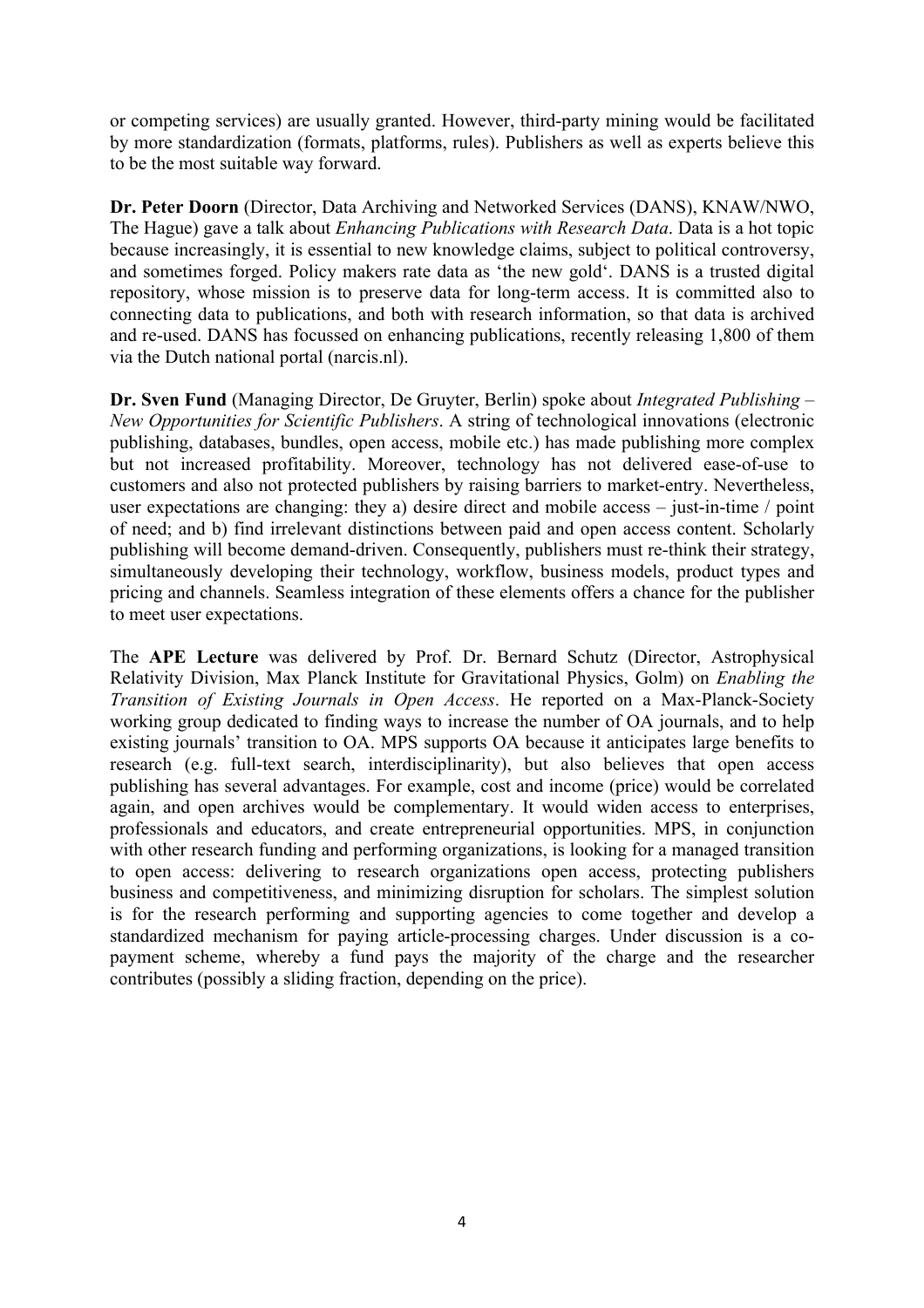### **Day 2**

The second day began with the **wake-up discussion** 'The debate about *The End of the Sematic Web? The Internet of Things and Services'*, introduced and chaired by **Arnoud de Kemp** (Co-EiC, "Information Services & Use", IOS Press, Amsterdam). The participants were **Richard Padley** (Managing Director, Semantico, Brighton), **Dr. Denny Vandrecic (**Karlsruhe Institute of Technology and Wikimedia Deutschland), **Prof. Dr. Stefan Gradmann** (Institute of Library and Information Science, Humboldt University zu Berlin), **Dr. Sven Fund** (Managing Director, De Gruyter, Berlin), **Michael Dreusicke** (CEO, PAUX Technologies, Berlin) and **Prof. Dr. Felix Sasaki** (DFKI / W3C German Austrian Office, Berlin).

Richard Padley commenced with the provocative claim that the semantic web is dead indeed. Several statistics on job trends in Silicon Valley served to underline his thesis. However, he also highlighted the importance of rich data snippets in the results of search engines – making the existing web more semantic. In his opinion publishing content has to cause traffic on publishers' websites, so the search results of Google  $\&$  Co. will dominate the use of publishing information. Stefan Gradmann contradicted this view and stressed that linked data has a big potential. Even search engines like Google have noticed this "threat", so the publishers shouldn't limit their activities to providing rich snippets, but also use the advantages of linked open data. Felix Sasaki strongly disagreed with Mr. Padley's point of view and pointed out that Google and Facebook are working close to RDFa-standards. Denny Vandrecic supported this and pointed to a great advantage for publishers when they give access to original data: RDF provides one set of tools to publish any kind of data and it is a standard format which is used by many scientists. Michael Dreusicke commended Mr. Padley's convincing presentation and noted a key problem: "Semantic web" has an indistinct definition and moreover, "marketing difficulties". Hence, he suggested finding a new term for the "semantic web". Sven Fund warned the participants that the discussion is often too technical and "supply-driven". Publishers' main effort should be extracting data for re-use, thus creating user-friendly content. Different answers were offered as to whether the semantic web is dead or not, but no consensus found.

The session **Innovations** was chaired by Drs. Eefke Smit (Director of Standards and Technology, STM, Amsterdam). She introduced the first talk by stating that semantic publishing is – in contrast to the semantic web – very alive.

In his Wikipedia presentation *Transforming the Way we Publish Research* **Dr. Daniel Mietchen** (EvoMRI Communications, Jena) introduced a new approach for publishing scientific works. As most research activities occur in the digital realm, it is technically possible to integrate research and publishing workflows. This means that the research process – driven by the community – can be published and edited at the various steps of the research cycle, online and in real time: from the first research idea to the final publication. Subsequently, Dr. Mietchen defined the most important criteria for the journal of the future in detail: dynamics, scope, access, replicability, review, presentation, transparency, sustainability and flexibility. To provide free access to scientific knowledge, and permissions to re-use and re-purpose it, is a basic condition for creating a journal of the future. Existing examples prove that open access data of many small publishers is cited quite a lot, so their competitiveness is rising with this new form of publishing research.

**Geoffrey Bilder** (Director of Strategic Initiatives, CrossRef, Lynnfield, MA) gave an *Update on CrossMark as well as on ORCID: Toward Unambiguous Attribution of Scholarly*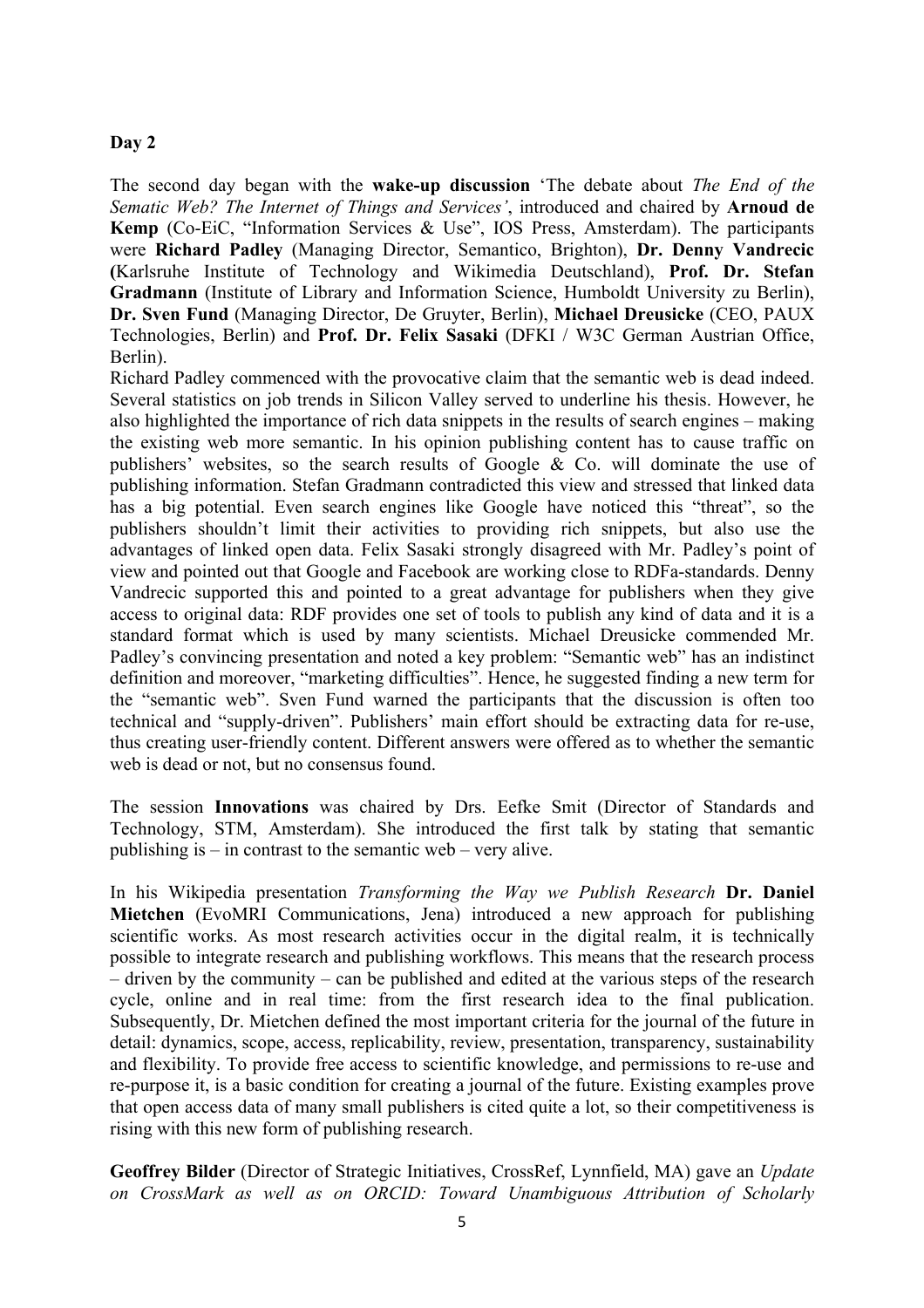*Contributions*. First, he reminded the audience of "CrossMark". It is a logo that "identifies a publisher-maintained copy of a piece of content". CrossMark's goal is to inform researchers about the location of the original and important changes, such as updates or corrections. Bilder added that this information is not available when a pdf file is downloaded. Important updates are the "CrossMark Pilot Support" to guide publishers through the project and the CrossMark logo which appears behind relevant articles in the search results of search engines. Finally, Geoffrey Bilder outlined rules and costs for participation.

In the second part of his talk, he spoke about "ORCID – Open Researcher and Contributor ID" which is meant to enable the unambiguous identification of authors and contributors. By issuing unique identifiers to all researchers, ORCID will facilitate discovery and evaluation for researchers, institutions, scholarly societies and publishers, so that all stakeholders will benefit in different ways. The project already counts more than 300 participating organizations from all over the world. Mr. Bilder expects the launch of the service in the second quarter of 2012. Finally, he directed the audience's attention to the different forms of identification, namely self-asserted identity, organizationally-validated identity and sociallyvalidated identity. ORCID's goal is it to provide identification in all these three ways; at the moment a login via self-asserted identity is developed.

Dr. Steve Pettifer *(School of Computer Science, University of Manchester)* reported on *User-side Semantic Enrichment of Scholarly Content*. At the beginning of his talk, he made the audience aware of the growing volumes of data, which are handled by researchers. Moreover, he pointed to the conflicting demands placed on scholarly articles, such as ease-ofreading versus machine readability. Many challenges arise from the fact that humans and machines understand different languages. To solve this problem, the software "Utopia Documents" wants to facilitate access to the underlying data of an article – directly from the article and vice versa. Although the pdf has recently attracted criticism, being dismissed as an "insult to science", it remains the favourite vehicle for distributing scholarly work. Consequently, Utopia Documents uses this format and links it to live resources on the web, transforming static data into live interactive content. Dr. Pettifer described the aim of Utopia Documents in reading a pdf much like a human being does: recognizing document content and features, ignoring less-important artefacts and non-document content. The software can be downloaded free of charge from http://utopiadocs.com.

In his talk *Semantic Enrichment – "Bells and Whistles" or a Scober Part of a Modern Publishing Infrastructure?* **Stefan Geißler** (Managing Director, TEMIS Deutschland, Heidelberg) gave a brief introduction to TEMIS, which has been specializing in content enrichment since 2000. After answering the question "what is semantic content enrichment?" – namely the automated extraction of domain metadata – he stressed reasons for doing it. Value is added to content in three steps: annotation, knowledge insertion and linking. Finally, Mr. Geißler presented several different client use cases, developed by TEMIS according to the needs of their customers: i.e. Project "Rescuing Lost Data" for Thomson Reuters, "Semantic Linking" for Springer SBM, and "Case Law in Numbers" for Editions Francis Lefebvre. He concluded that semantic content enrichment is about to become mainstream in (scholarly) publishing and that adding value with semantic enrichment might be an essential distinctive feature when raw content becomes more and more open (access).

The afternoon session **Data and Publication Operability** was chaired by Dr. Salvatore Mele (Head of Open Access, CERN, Geneva).

**Drs. Eefke Smit** (Director of Standards and Technology, STM, Amsterdam) introduced the project *ODE – Opportunities for Data Exchange – A Publisher Viewpoint on the Changes*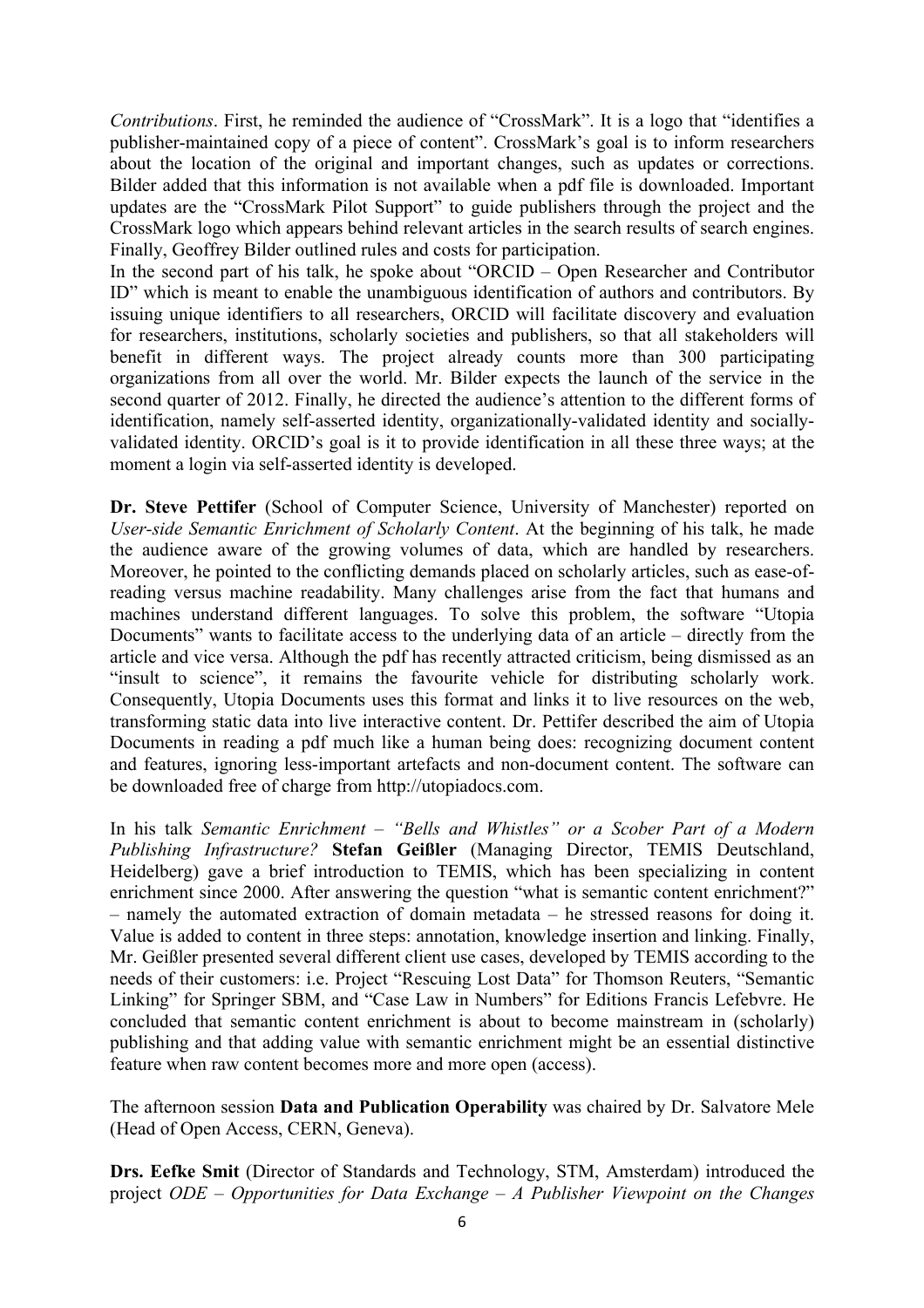*Ahead*, which is co-funded by the EU. She stated that the growing expansion of research data has changed the publication process in a very short time. As an example, she showed a digital iPad-version of an article from the journal "Nature". It contains a range of "new possibilities", i.e. linked author information, doi, live updates or share functions. As the depositions of datasets is still growing, researchers face a big data problem. Moreover, about 75% of research data is never made openly available. This raw data and data sets on disks and in drawers should find its way into publications in terms of progressive integration of text and data and seamless links to interactive datasets. Drs. Smit recommended to publishers a range of measures to make things better, especially to partner with reliable data archives to push the integration of data and publications, including interactivity for re-use. Her final comment on the "article of the future" was that it will be less linear and more modular. Data and other original material will not only become citable separately, but also part of articles via interactive pdfs and via semantic links. Data archives will ensure links from data to publications to facilitate access to all relevant literature for users that are interested in re-using the data.

**Dr. Jan Brase** (Director, DataCite, German National Library of Science and Technology, Hannover) provided an update on the project "DataCite" – a global consortium carried by 16 local institutions to improve the scholarly infrastructure around datasets and other nontextual-information. In his talk *DataCite Revisited – Citing Data in the XXIst Century*, *at long last*, he advocated using digital object identifiers (DOI names) in order to identify datasets permanently. This makes datasets citable, visible, easy to re-use: it puts them on a par with articles. DataCite's main goals are to act as DOI registration agency in cooperation with CrossRef and to develop standards and workflows like CODATA-TG. Besides, the consortium wants to serve as central portal for allowing access to the metadata from all registered objects (OAI) and as community for exchange of all relevant stakeholders in this process. Finally, Dr. Brase finished his presentation with some provocative thoughts beyond data citation. Accordingly, journals and citation are relicts of the  $18<sup>th</sup>$  century, so it would be worth thinking of further measurements to define the importance of a data set, such as resolution, downloads or mentions.

**Dr. Michael Diepenbroek** (Managing Director, PANGAEA, MARUM Center for Marine Environmental Sciences) reported in *PANGAEA – Research Data Enters Scholarly Communication. Building an Infrastructure to Publish and Cite Data in the Earth and Environmental Sciences* on the idea of PANGAEA, which is integrated in concrete science projects. It is about an information system for long-term archiving and publishing of data from earth and environmental science since 1993. Dr. Diepenbroek pointed out that the data provided in the long term archive is non-restricted and mostly licensed CC-BY. In total, PANGAEA contains about 450,000 data sets and about 6.5 billion data items. Moreover, the accredited information system offers standard interfaces for metadata and provides a widespread dissemination of data and metadata to numerous portals, i.e. Google, Thomson Reuters or ScienceDirect. Dr. Diepenbroek emphasized that peer-reviewed citable data sets referenced by persistent identifiers are published on PANGAEA. It is strived for an even closer cooperation with journal publishers to be able to connect the editorial systems and to open the data sets for reviewers of the journal, too. In general, PANGAEA aims to synchronize the publishing workflow of submitted data sets and articles. In his closing remarks, Dr. Diepenbroek showed on the basis of a graph that there has been a significant increase of citations in case of articles published with according data sets.

The session "Data and Publication Operability" was concluded by **Dr. Todd J. Vision** (Associate Professor of Biology, University of North Carolina at Chapel Hill, NC). In his talk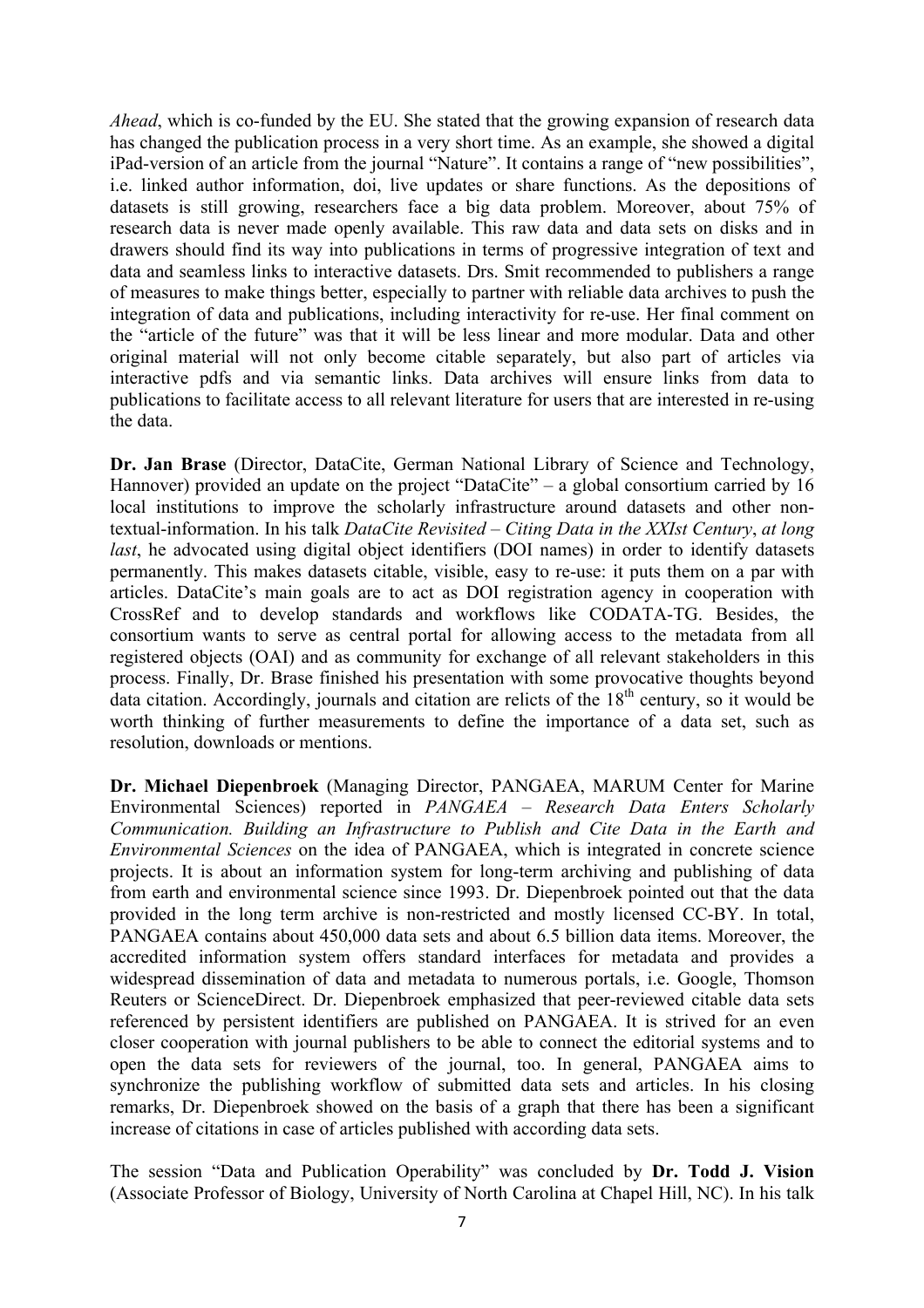about *Dryad: Scaling up the Coupling STM Articles with Research Data*, he stressed that the repository Dryad is willing to put the Brussels Declaration on STM Publishing into practice ("Raw research data should be made freely available to all researchers"). The Dryad consortium is an independent nonprofit organisation with a board elected by its members (journals, societies, publishers, funders, research institutions), which currently hosts content from 108 journals and about 3,100 data files in different format types. According to Dr. Vision, Dryad is valuable for all stakeholders: researchers benefit from an increasing number of citations to published research and better discoverability of data. Journals, publishers and societies don't have to manage supplemental data any longer. Funders gain from a costeffective mechanism to make research more accessible. The repository is financed by deposit fees and payment schemes – similar to journal subscriptions. Dr. Vision stated that, it is too early to have verifiable statistics about the return on investment, but because of the marginal costs of data archiving, it is likely that Dryad's business model can prevail.

The **closing keynote** from the USA was introduced by Robert M. Campbell (Senior Publisher, Wiley Blackwell, Oxford).

**Dr. H. Frederick Dylla** (Executive Director and CEO, American Institute of Physics, College Park, MD) spoke on *One Publisher's Journey through the Open Access Debate*. He observed that the rift between publishers and librarians has not been narrowing, and that publishers have not developed solutions that take the steam out of the open (public) access debate. In the US, the scholarly publishing round table and the subsequent America COMPETES Act (2010) have provided a more cooperative and integrative framework. However, publishers have not been helping their cause by supporting the proposed Research Works Act, which has turned into a public relations disaster. Dr. Dylla urged publishers to reestablish the compact with stakeholders – scholars, funders, libraries – by striving for significant progress on the issues of access and interoperability. As a first step, collaboration on open data would be viable, which is a less political issue.

He reminded the audience that the America Competes Act sets out a model frame for the coordination of public access and stewardship policies. Moreover, as funding agencies face budget cuts, they are interested in cooperating with stakeholders to find cost-effective solutions. There are first engagements between publishers and the key funding agencies National Science Foundation (NSF) and Department of Energy (DOE) which should lead to win-win projects in 2013. Dr. Dylla also pointed to a possible model of publisher-stakeholder partnership through CrossRef: by adding the funding agent(s) category to the standard metadata, additional value for all stakeholders is created.

The **closing panel** was introduced and moderated by **Dr. Sven Fund** (Managing Director, De Gruyter, Berlin). The participants were **Dr. Sabine Graumann** (Director, TNS Infratest Research, München), **Ahmed Hindawi** (CEO, Hindawi Publishing Cooperation, Cairo), **Armin Talke** (IFLA / Staatsbibliothek zu Berlin) and **Dr. Heinz Weinheimer** (Executive Vice President Mathematics / Business & Economics / Human Sciences, Springer, Heidelberg). In her conference synopsis, Dr. Graumann noted three points: a) while publishers have taken on more functions, the key issue remains quality assurance and control; b) while open access is often framed in terms of public access, the key users are the scholars; and c) the discussion about research libraries and their changing role remained inconclusive. Mr. Talke responded by suggesting that librarians and publishers should come together and discuss their future roles as most content is now online. He highlighted the greatest advantage of OA: worldwide access without licensing problems. Dr. Weinheimer commended the unique spirit of the APE conferences, the representation and interaction of all major stakeholders. He learned a lot about semantic enrichment, and in particular liked the notion of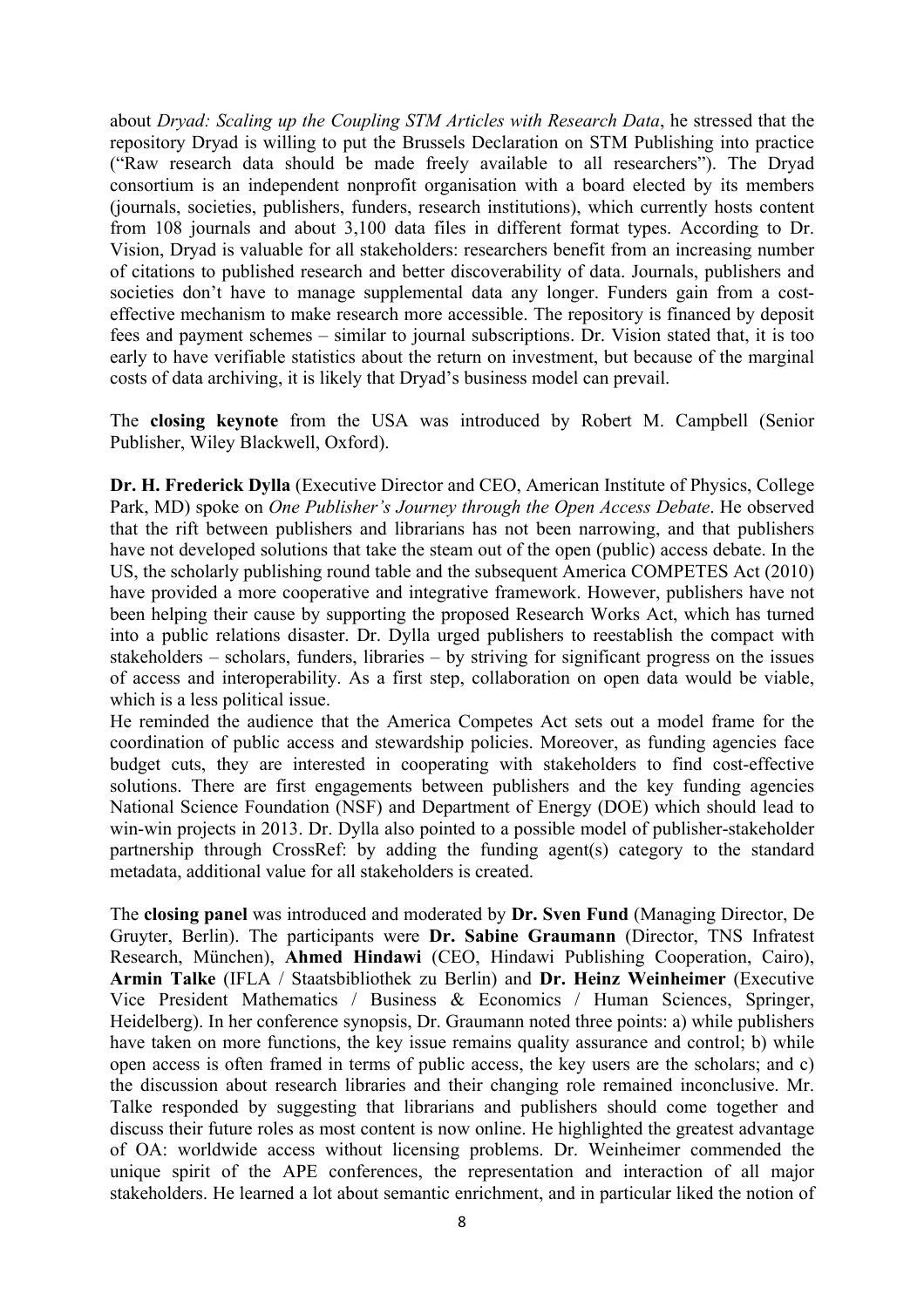"wiki-publishing". Also he would not recommend investing in RDF, at least not until formats and standards have been agreed. Mr. Hindawi thought that open access business models are becoming more important, and are increasingly shaped in national contexts. He expects scholarly publishing to downsize, with open access publishing at an advantage due to its lower cost base. Also, it is important to add value to publications by using technical innovations like CrossRef (low cost, high benefit) for the industry as a whole.

Mr. Hindawi pointed out that he saw new opportunities for data publishing. Dr. Graumann added that already half the users expect more than just text from a library, but she emphasized that users need guidance when using published data. Mr. Talke suggested that direct service to patrons (researchers, students) would increase in importance again libraries become access points for data also. Dr. Weinheimer stated that publishers already serve their authors very well in this respect.

In the final discussion, members of the audience noted that while open access publishing may lead to increased competition, this may also create new streams of revenues, e.g. personal services for authors, data archiving and publishing as well as semantic enrichment.

Berlin, Erlangen, February 2012

For correspondence: organising committee@ape2012.eu, info@digiprimo.com

**Please note: APE 2013 will be held 29-30 January 2013**